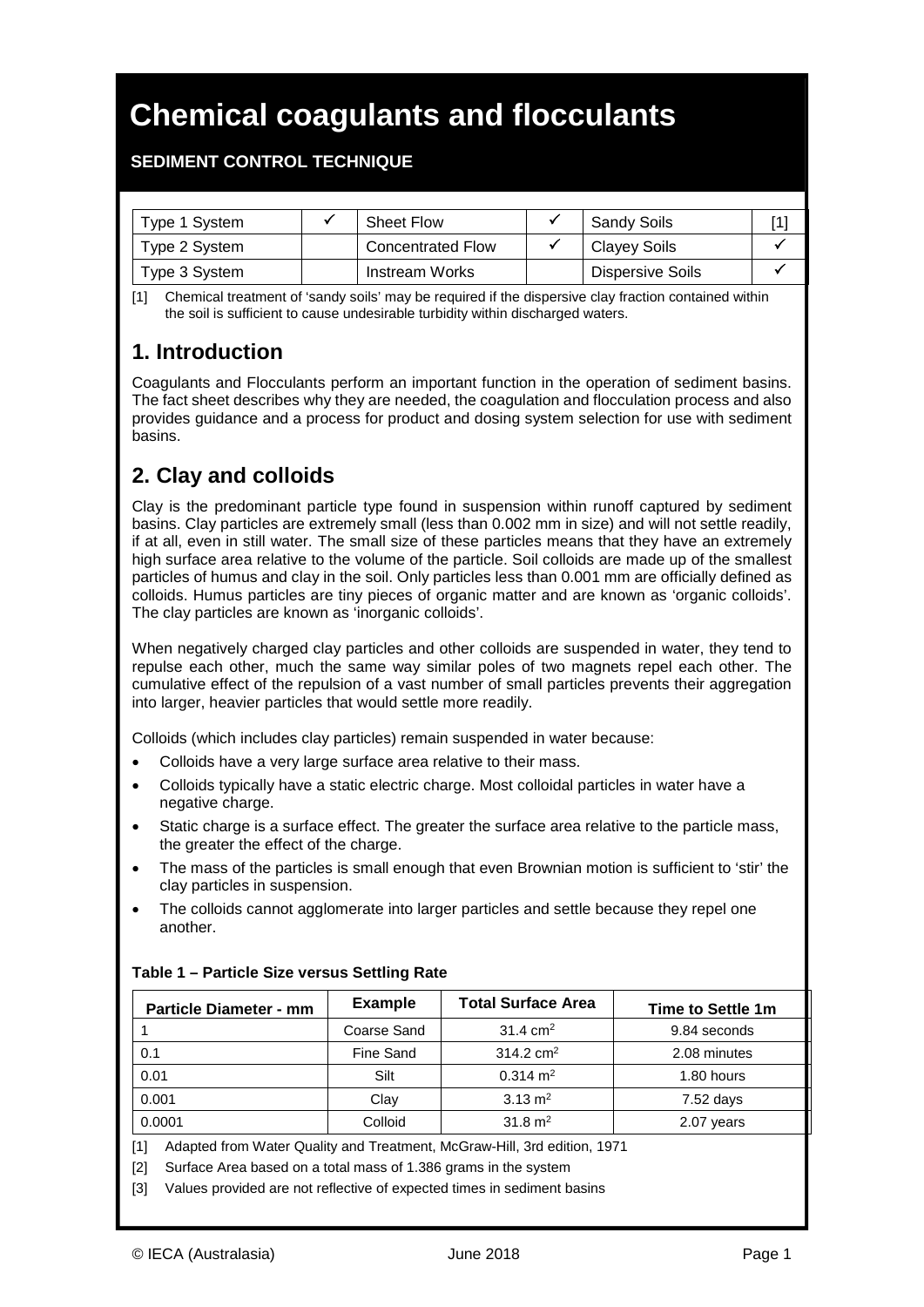# **2. Coagulants and Coagulation**

 $\overline{a}$ 

A coagulant is utilised to neutralise or destabilise the charge on clay or colloidal particles. Most clay particles in water are negatively charged and therefore any positive ion (cation) can be used as a coagulant. Coagulants may be classified as being inorganic or organic coagulants. Inorganic coagulants include sodium, calcium, aluminium and iron cationic coagulants. Organic coagulants (typically man made) operate similarly to inorganic coagulants through charge neutralisation except the positive charge most commonly comes from an amine (NH4+) group attached to the coagulant molecule.

A sodium compound (like sodium hydroxide), contributes a monovalent ion, Na+. A calcium compound (like calcium sulfate) contributes a divalent ion, Ca<sup>2+</sup>. Aluminium and iron coagulants (like aluminium chlorohydrate (ACH) and ferric chloride) contribute trivalent aluminium ions, Al3+ and trivalent iron ions, Fe<sup>3+</sup> respectively. Schultz in 1882 and Hardy in 1900, demonstrated the greater the charge of the cation, the greater the effectiveness of charge neutralisation. The Schultz-Hardy Rule indicates the relative effectiveness for divalent vs. trivalent ions is in the ratio of 100:1000 respectively. Therefore, a trivalent aluminium ion will be 10 times more effective in charge neutralisation than the divalent calcium ion. Thus aluminium compounds are most often used as coagulants. Calcium salts, such as calcium sulphate or calcium chloride, can achieve coagulation but are substantially less effective than aluminium compounds.

There is always the possibility of overdosing with coagulants and building up excess positive charge, hence applying within the optimum dosage range is critical. When a cationic coagulant is overdosed the clay and colloidal particles will take on a positive charge and repel each other and limit any settling. The dosage range of a coagulant will vary depending on site water chemistry. Different coagulants also have an optimum pH range over which they are effective and pH buffering may be required depending on the coagulant and water chemistry.

Charge neutralisation in water can occur very rapidly therefore mixing is important for effective treatment of turbid water. The flocs generated by coagulation are generally small and compact. They can also be broken down under high velocity or high shear conditions.

### **pH and Alkalinity**

Sometimes the term "alkaline" is used instead of "basic" and often "alkaline" is confused with "alkalinity". The pH and alkalinity of a water solution is different. pH is a measure of the concentration of hydrogen ions (H+) in water or other liquids. The outcome of a pH-measurement is determined by a consideration between the number of H+ ions and the number of hydroxide (OH-) ions. When the number of H+ ions equals the number of OH- ions, the water is neutral. It will than have a pH of about 7.

Alkalinity is a measure of the water's ability to neutralize acidity. An alkalinity test measures the level of bicarbonates, carbonates, and hydroxides in water and test results are generally expressed as ppm of calcium carbonate (CaCO3). With aluminium-based coagulants, the metal ion is hydrolysed to form aluminium hydroxide as well as hydrogen ions. The hydrogen ions will react with the alkalinity of the water and in the process decrease the pH. In situations where there isn't much alkalinity present to start with, the use of alkalinity increasers is required. Common alkalinity increasers include calcium and sodium compounds including calcium hydroxide and sodium hydroxide.

### **Basicity**

In aluminium coagulants, basicity describes the amount of hydroxide (or OH- groups) associated with the aluminium aggregates. It is defined by the equation: Basicity =  $[OH]/(3 \times [Al])$ . Basicity describes if a coagulant is hydroxylated (pre-hydrolysed). If a coagulant is hydroxylated it will form fewer hydrogen ions in the reaction with water and hence the higher the basicity of a coagulant, the lower the impact it will have on dosed water pH. In simple terms a high basicity coagulant starts with hydroxide (OH-) so during the reaction it requires less hydroxide from the water solution, will therefore create fewer hydrogen ions and hence has less impact on pH. During the reaction with water Alum (Aluminium sulfate) will form six hydrogen ions, Poly-aluminium chloride (PAC) three hydrogen ions, and ACH a single hydrogen ion. As such, Alum will tend to cause a more significant decrease in pH (i.e. increase the acidity) than PAC or ACH. This reaction explains the effect these coagulants will have on water pH.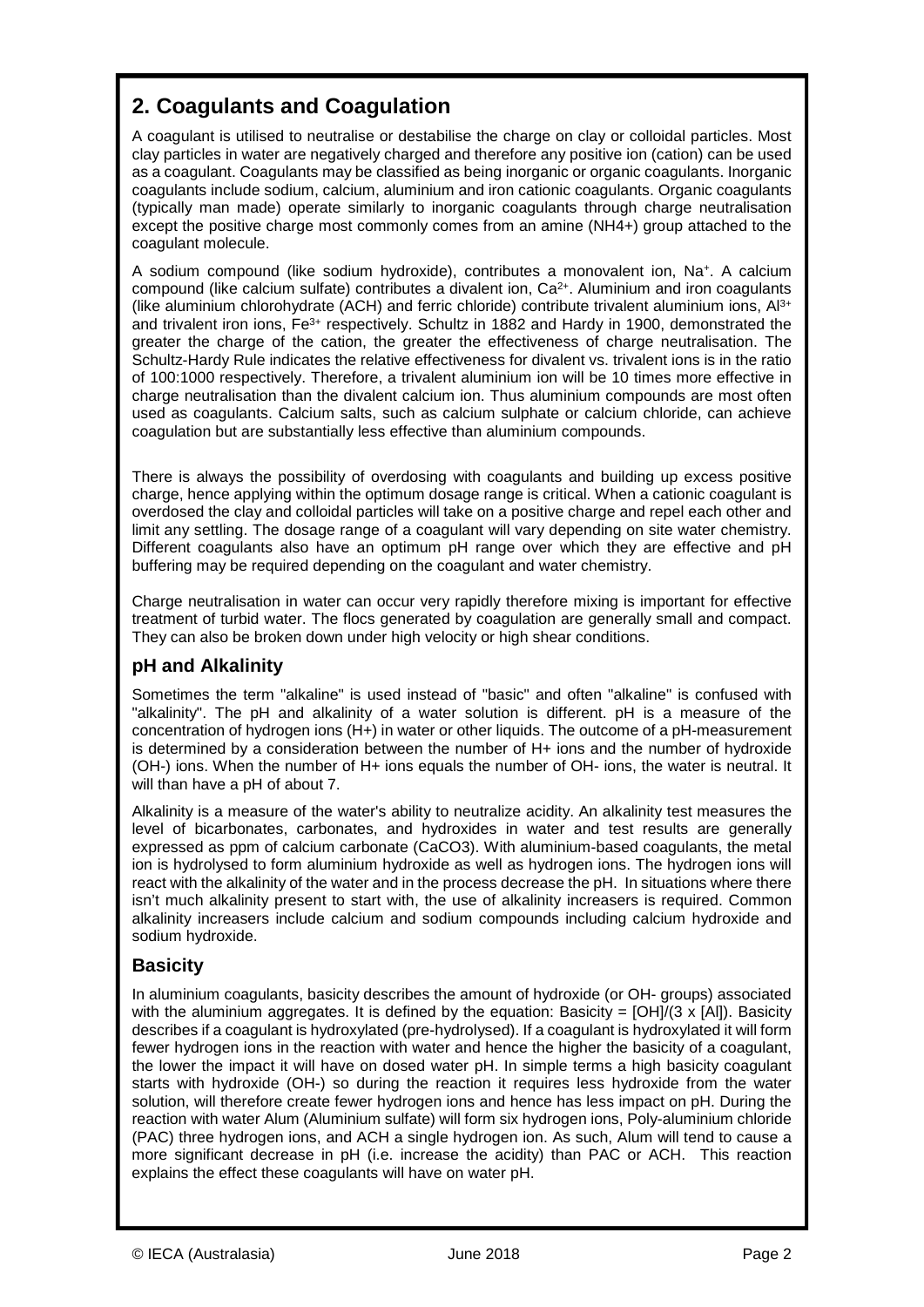# **3. Flocculation**

 $\overline{a}$ 

Flocculation is a process of contact and adhesion whereby dispersed particles form larger-size clusters. Flocculation can occur through the use of a coagulant, flocculant or both. Coagulants achieve flocculation through charge neutralisation whereas flocculants physically bind clay and colloidal particles together.

The use of natural and synthetic polymeric flocculants can be used to generate larger, more stable flocs and may reduce treatment times. This is achieved by bringing dispersed particles together, increasing the effective particle size. Flocculants can be used alone, or in combination with coagulants.

Flocculants may consist of anionic (negatively charged), cationic (positively charged) or non-ionic (no charge) charged functional groups. Charged flocculants are also referred to as polyelectrolytes.

The water chemistry variables that influence polyelectrolyte flocculation are complex, and include, but are not limited to, pH, temperature, ionic strength, dissolved salts concentration and composition, and turbidity.

The nature of the flocculant used can have a significant effect on the effectiveness of flocculation. Charge density, molecular weight and the overall chemical properties relate to the ability of the polymer to participate in hydrophilic (absorbs) or hydrophobic (repels) binding interactions. These interactions play a significant role in flocculant efficacy and subsequent solids separation and management.

Cationic flocculants can improve the speed of turbid water treatment through bridging and/or electrostatic patch effects. Requirements of bridging flocculants are that they be strongly adsorbed onto the particles, and that they are capable of spanning the gap between the particles. Natural bio-polymers and synthetic polymers of high molecular weight are long enough for one end to adsorb onto one particle and the other end onto a second particle. Higher molecular weight polymers will adsorb on several particles at once, forming a three-dimensional matrix. With bridging polymers, generally the higher the molecular weight, the better the flocculant.

Natural bio-polymers are derived from plant starches, bacterial gums and chitosan. Synthetic polymers are sourced from polyacrylamide (PAM) and its derivatives.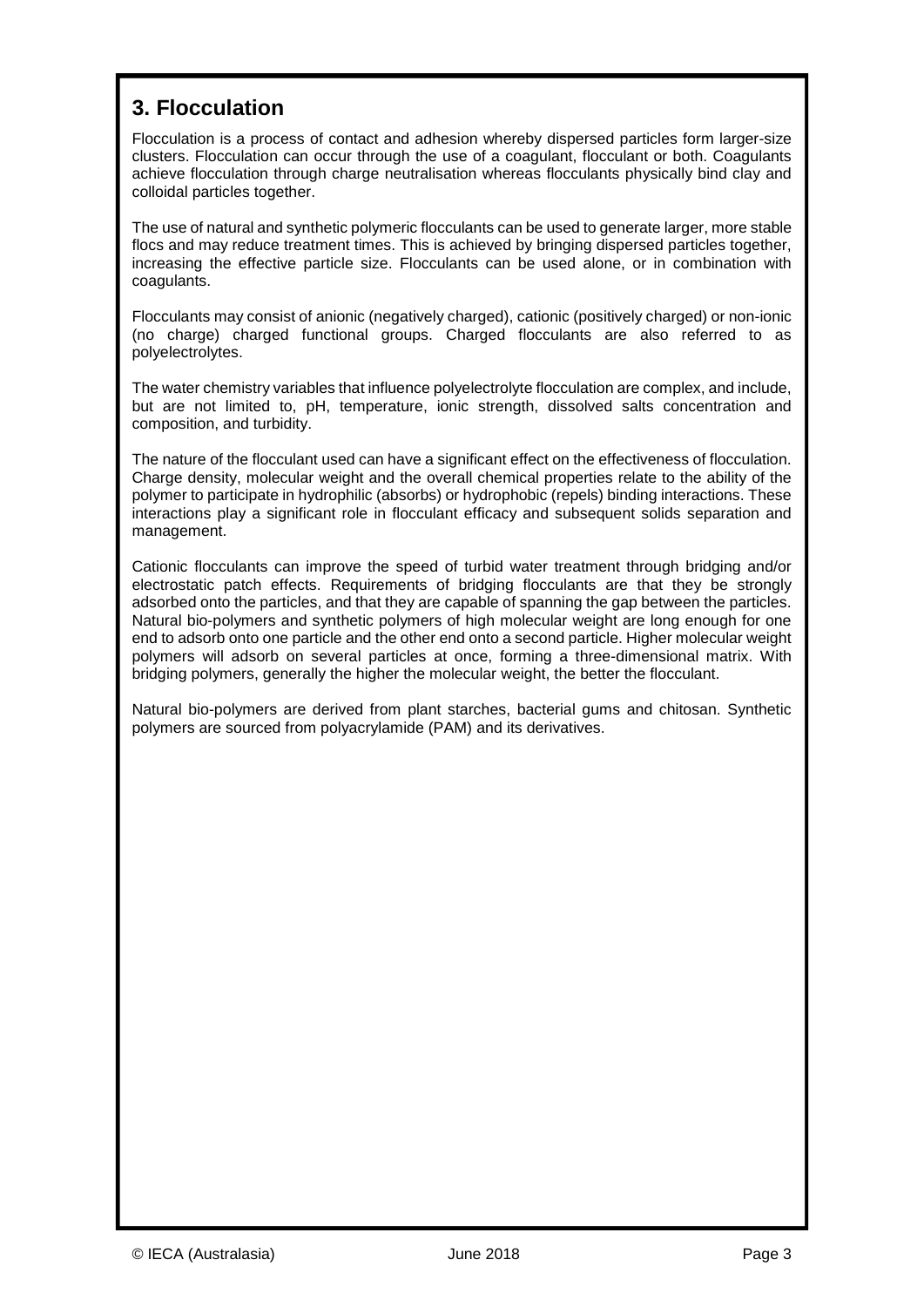### **4. Ecotoxicity**

 $\overline{a}$ 

The by-products of coagulants and flocculants can, in certain circumstances, become toxic to aquatic life. A high or low water pH is often the trigger for the release of these materials in a toxic form.

#### (i) Calcium products

Gypsum (calcium sulphate), the most commonly used coagulant, has a very low solubility (approximately 250 g / 1,000 L of water) and this is one of the reasons why it is relatively slow to act in most situations (i.e. days rather than hours). Because it is relatively cheap, and it is considered non-toxic, over-dosing of basins is common. Whilst only a low quantity would be released from the basin with the treated water (due to its slow solubility), its bi-products are potentially complex, and its toxicity must be considered unknown for all situations.

Calcium chloride is more expensive per unit of calcium than gypsum, but dissolves readily and acts more quickly. Because of these factors, over-dosing is of less concern, and the bi-product (chloride ions), is considered relatively innocuous in most environments however excessive use can result in EC increases.

There is limited published data on the aquatic ecotoxicity of calcium based coagulants such as calcium sulphate and calcium chloride.

#### (ii) Aluminium products

It is generally accepted that dissolved aluminium at a concentration between 0.050 and 0.100 mg/L and a pH between 6.5 and 8.0 presents little threat of toxicity. However, at lower pH, the toxicity increases with an effect of possible major concern being the coagulation of mucus on the gills of fish. After the addition of aluminium coagulants to water containing dissolved and/or suspended matter, dissolved aluminium ions are rapidly incorporated into microscopic aluminium hydroxide and aluminium phosphate precipitates. As they form these precipitates, they combine with phosphorus, suspended solids, metals, and other dissolved and suspended matter. The insoluble precipitates that are formed from this process are stable. As the particle size increases, the density also increases, and they tend to sink towards the bottom. The toxic aluminium derived from the coagulant dose is very rapidly reduced by the precipitation and coagulation reactions. Even if a coagulant is added at a dose rate in excess of that required for effective removal of solids and nutrients, the dissolved aluminium is still reduced very rapidly to a low concentration with no serious toxicity implications.

Aluminium compounds can be very effective coagulants, and consequently they are used in many commercial products and operations. An adverse side effect of many of these products is the potential to lower pH. Their associated ecotoxicology is mostly related to the downward shift in pH, and the subsequent dissolving and availability of aluminium from the soil structures, rather than the use of aluminium *per se*. The over-dosing of basins and the subsequent release of the excess aluminium to receiving waters is also problematic where the waters have low turbidity, low buffering capacity, and sediments of silt or sand. In any other situation, the excess aluminium will be neutralised quite quickly.

#### (iii) Cationic polymers

Cationic polymers are positively charged, and are recognised as flocculants with greater toxicity implications for fish and other aquatic organisms than anionic or non-ionic polyelectrolytes. This is because the gills of fish are negatively charged, and excess cationic polymer will bind to them and sediment from the water column, resulting in mechanical suffocation. Non-ionic polymers and anionic (i.e. negatively charged) polymers are considered to be the safest to use because of their low toxicity. However their efficacy may not be as effective. The use of both cationic and anionic polymers together can achieve efficient flocculation while reducing the ecotoxicity risk.

#### **Technical Note – Ecotoxicity**

Ecotoxicity information has been adopted from the Auckland Regional Council TP226 and TP227 documents and other available literature.

Chemical specific ecotoxicity information should be sought from chemical suppliers in accordance with the regulating authority's requirements.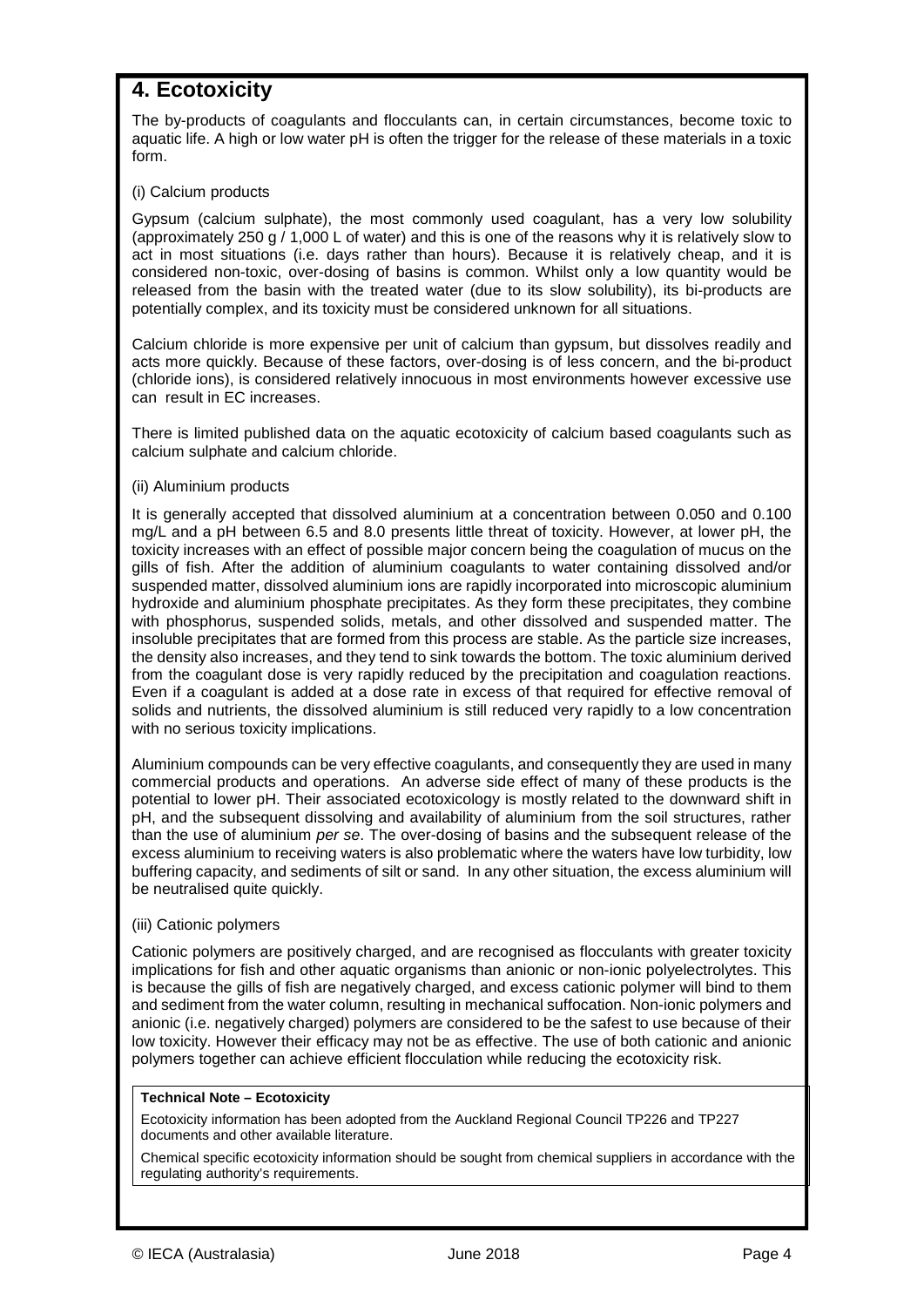### **5. Jar testing**

 $\overline{a}$ 

The purpose of jar testing is to select appropriate coagulants and/or flocculants along with determining their optimum dose rates. The recommended testing procedure is described below.

Where possible jar tests are conducted on a four or six-place gang stirrer. Jars (beakers) with different treatment programs or the same product at different dosages are run side-by-side, and the results compared to an untreated beaker. Where access to a laboratory is not practicable jar tests can be undertaken in the field following a similar process to that described in the procedure with stirring and settling timeframes. Testing should be undertaken by a suitably qualified person in the use of coagulants and flocculants.

Preference is given to the use of raw water collected on site which is representative of runoff (including water temperature, which affect settlement characteristics) during the life cycle of the sediment basin. Where raw water is not available representative soil from the site is to be mixed with water to create indicative runoff water chemistry. To create a water sample from soil, a recommended procedure is provided below:

#### *Soil / water solution procedure:*

- Step 1. Obtain a soil sample from representative soils to be exposed during the life cycle of the sediment basin. Where multiple soil types are likely to be encountered within the life cycle of the basin, jar tests should be undertaken for the range of soil types.
- Step 2. Crush the soil (if dry) and shake through a 1 mm sieve to remove any coarse material.
- Step 3. Place approximately 100 grams of soil into 10 litres of water. Ensure the water has the same temperature as the expected water temperature within the *Sediment Basin* during the settling phase.
- Step 4. Stir rapidly until soil particles are suspended.
- Step 5. Leave solution for 10 minutes.
- Step 6. Stir rapidly to resuspend any settled material.
- Step 7. Decant into beakers for jar testing.

#### *Jar testing procedure:*

- Step 1. Fill the appropriate number of (matched) 1000 mL transparent beakers with well-mixed test water, using a 1000 mL graduate. Record starting pH, temperature and turbidity.
- Step 2. Place the filled beakers on the gang stirrer, with the paddles positioned identically in each beaker.
- Step 3. Mix the beakers at 40–50 rpm (i.e. slow stir) for 30 seconds. Discontinue mixing while coagulant or flocculant is being added.
- Step 4. Leave the first beaker as a control, and add increasing dosages of the first coagulant/flocculant to subsequent beakers. Inject coagulant/ flocculant solutions as quickly as possible, below the liquid level and about halfway between the stirrer shaft and beaker wall.
- Step 5. Increase the mixing speed to 100–125 rpm for 15–30 seconds (rapid stir).
- Step 6. Reduce the mixing to 40 rpm (slow stir) and continue for up to 5 minutes.
- Step 7. Cease mixing allow settling to occur.
- Step 8. After settling for a period of time, note clarity and record on *Floc Performance Report*. Record pH and turbidity.
- Step 9. Remove the beakers from the gang stirrer, empty the contents and thoroughly clean all equipment.
- Step 10. Repeat the procedure as required for different chemicals, dose rates or soil/water mixtures.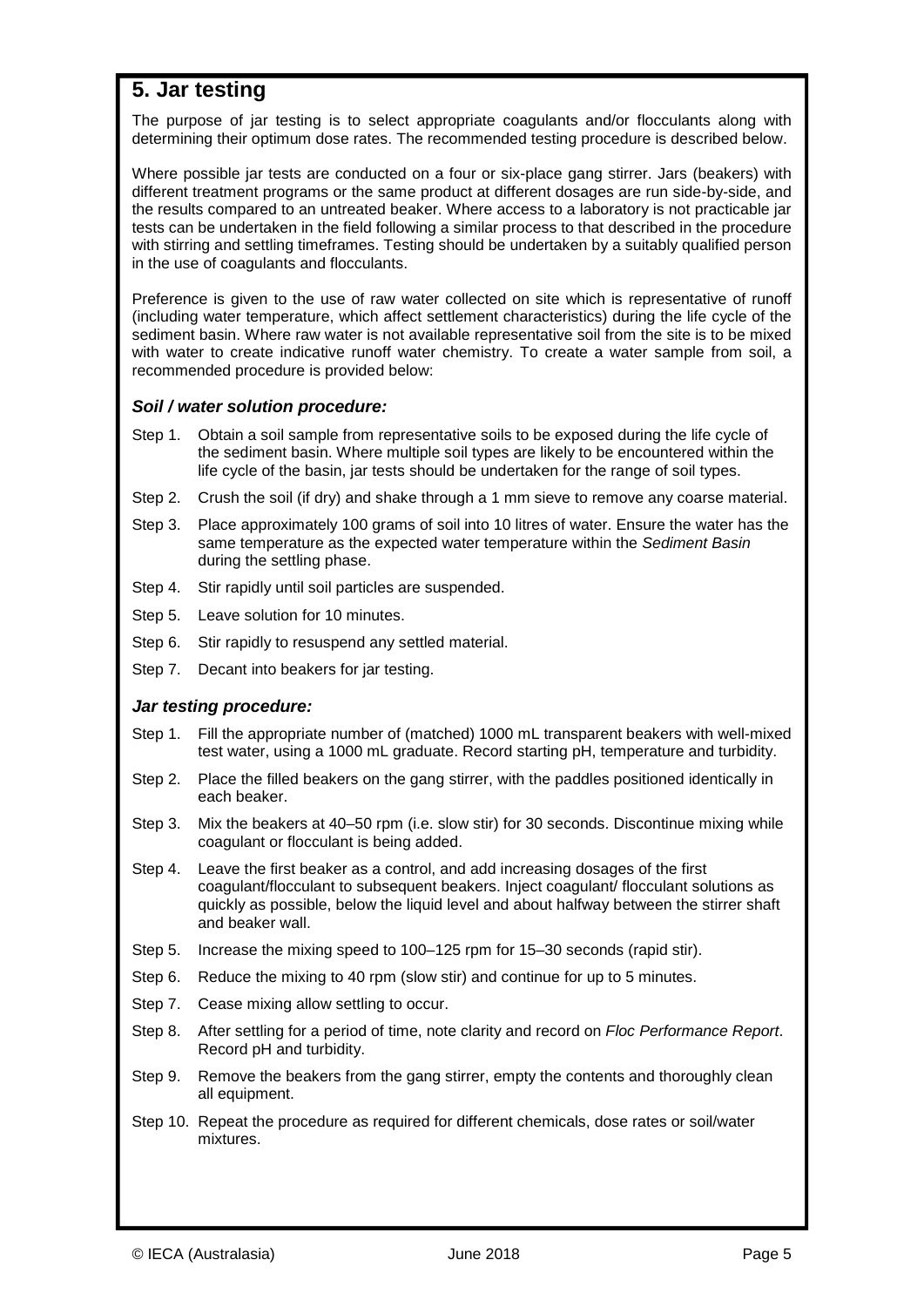Sometimes both a coagulant and flocculant are required to achieve the desired treatment efficiencies. In these situations, the coagulant should be tested first followed by the flocculant.

For all sediment basins, including Type A, B and D, a *Floc Performance Report* should be prepared to determine a suitable chemical and dose rate for the sediment basin. A report template is provided in this section. When a variety of soils with different properties are likely to enter a basin during its life cycle (e.g. natural subsoil and imported fill), testing should be completed for all soil types. A single floc report for multiple sediment basins on a site should only be undertaken when soil properties are uniform for all basins.

 $\overline{a}$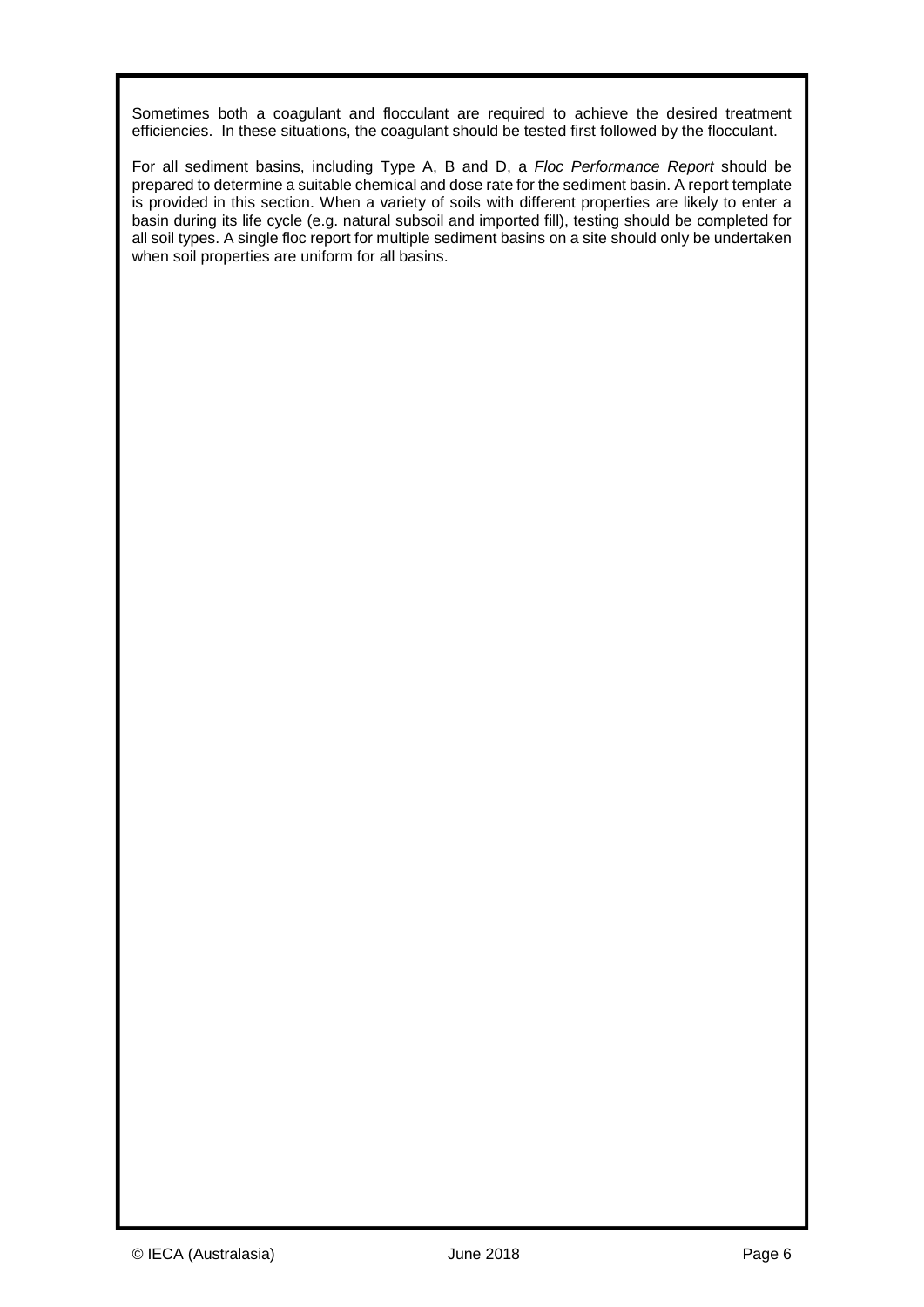| <b>Floc Performance Report</b>            |                 |  |                   |  |  |  |
|-------------------------------------------|-----------------|--|-------------------|--|--|--|
| <b>BASIN IDENTIFICATION CODE/NUMBER:</b>  |                 |  |                   |  |  |  |
| <b>SITE / PROJECT:</b>                    |                 |  |                   |  |  |  |
| <b>PREPARED BY:</b>                       | DATE:           |  |                   |  |  |  |
| <b>Chemical name:</b>                     |                 |  | Soil description: |  |  |  |
| Dose rate:                                | 0.00<br>Control |  |                   |  |  |  |
| <b>Starting pH</b>                        |                 |  |                   |  |  |  |
| <b>Starting turbidity</b>                 |                 |  |                   |  |  |  |
| Clarity <sup>[1]</sup> after 5 mins (mm)  |                 |  |                   |  |  |  |
| Clarity <sup>[1]</sup> after 15 mins (mm) |                 |  |                   |  |  |  |
| Clarity <sup>[1]</sup> after 30 mins (mm) |                 |  |                   |  |  |  |
| Clarity <sup>[1]</sup> after 60 mins (mm) |                 |  |                   |  |  |  |
| <b>Final pH</b>                           |                 |  |                   |  |  |  |
| <b>Final turbidity</b>                    |                 |  |                   |  |  |  |
| <b>Chemical name:</b>                     |                 |  | Soil description: |  |  |  |
| Dose rate:                                | 0.00<br>Control |  |                   |  |  |  |
| <b>Starting pH</b>                        |                 |  |                   |  |  |  |
| <b>Starting turbidity</b>                 |                 |  |                   |  |  |  |
| Clarity <sup>[1]</sup> after 5 mins (mm)  |                 |  |                   |  |  |  |
| Clarity <sup>[1]</sup> after 15 mins (mm) |                 |  |                   |  |  |  |
| Clarity <sup>[1]</sup> after 30 mins (mm) |                 |  |                   |  |  |  |
| Clarity <sup>[1]</sup> after 60 mins (mm) |                 |  |                   |  |  |  |
| <b>Final pH</b>                           |                 |  |                   |  |  |  |
| <b>Final turbidity</b>                    |                 |  |                   |  |  |  |
|                                           |                 |  |                   |  |  |  |

**Note:**

 $\overline{a}$ 

[1] For the purposes of a floc report, 'clarity' is defined as a level of turbidity that is likely to meet discharge requirements at a depth from the water level surface in the beaker. Clarity can be estimated visually or with the use of a turbidity meter.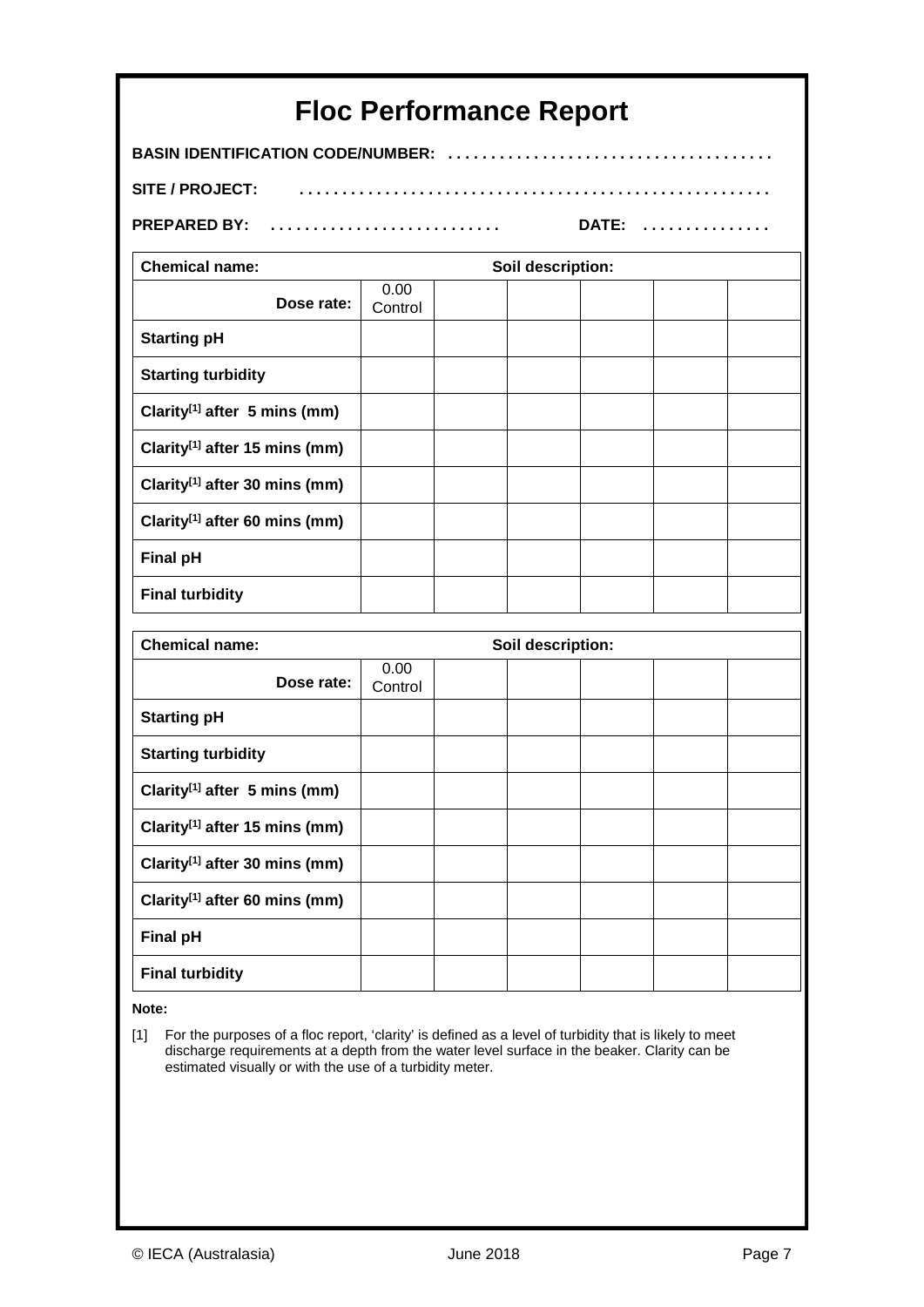## **6. Chemical Selection for Type A and B basins**

Type A and B basins require a fast acting coagulant or flocculant to perform based on the design procedure in Step 5. To ensure a suitable coagulant or flocculant is specified for the automated dosing system, the jar test assessment is critical for selection. A coagulant or flocculant should therefore only be selected if the jar test demonstrates the product will achieve a clarity of at least 100 mm within 15 minutes to allow a factor of safety. A factor of safety is required as actual settling times in the basin are likely to be longer than that in the jar testing procedure due to many factors including dosing, mixing, flow velocity and wind action.

# **7. Application of coagulants and flocculants**

Mixing of coagulants and flocculants is critical to the successful treatment of turbid water. The use of passive and active treatment systems where the coagulants and/or flocculants are added to turbid water as it enters the sediment basin is recommended to speed up sediment settling rates and reduce the risk of over-dosing.

### **8. Manual batch treatment**

A broad range of application techniques can be utilised for batch treatment including broad casting or spraying and single point injection with circulation. The optimum treatment method will vary depending on basin size, basin characterises and the chemical used. Guidance from chemical suppliers or a suitably qualified sediment basin operator should be sought for appropriate application methods including safety precautions.

### **9. Passive systems**

Passive systems include:

 $\overline{a}$ 

- The application of dry products such as calcium sulphate (gypsum) to the entire disturbed contributing catchment area.
- The application of dry products such as calcium sulphate (gypsum), PAMs and biopolymers to the basin inlet drains.
- The placement of PAM or PAC block products in the basin inlet basins.
- The placement of biopolymer gel socks in the basin inlet drains.

While passive systems can be cost effective in some situations it is difficult to control the dosing rate. It relies on the ability of the flowing water to dissolve and mix the chemical. Passive systems require regular maintenance during flow events to replenish the used products or replace blocks/socks that have been washed into the basin. They are generally ineffective in high intensity or long duration rainfall events.

Where passive systems are the preferred application system for a Type A or B basin, the performance of the strategy will need to be significantly monitored during a wide range of storm durations and intensities to determine the appropriateness of the approach. Where monitoring indicates the strategy is not performing to the required standard, adopting an active system should be undertaken.

### **10. Active systems**

Active systems involve either rain or flow activated liquid dosing systems that inject the chemical(s) into the turbid water flowing into a sediment basin. Such systems maximise mixing and minimise chemical usage compared with batch or passive dosing.

Flow activated systems in their simplest form apply a static dose rate determined from jar testing however the more sophisticated units utilise real time turbidity, as well as pH, EC and flow monitoring to adjust the dose rate as flow and water quality conditions change.

Flow activated systems are preferred to rain activated systems as chemicals are dosed into the inflow as soon as it occurs with no assumptions around rainfall losses. Flow activated systems also have the benefit of being able to accurately dose pumped water entering basins from other holding zones after a rainfall event has occurred. The systems typically require little maintenance as large chemical holding tanks can be utilised.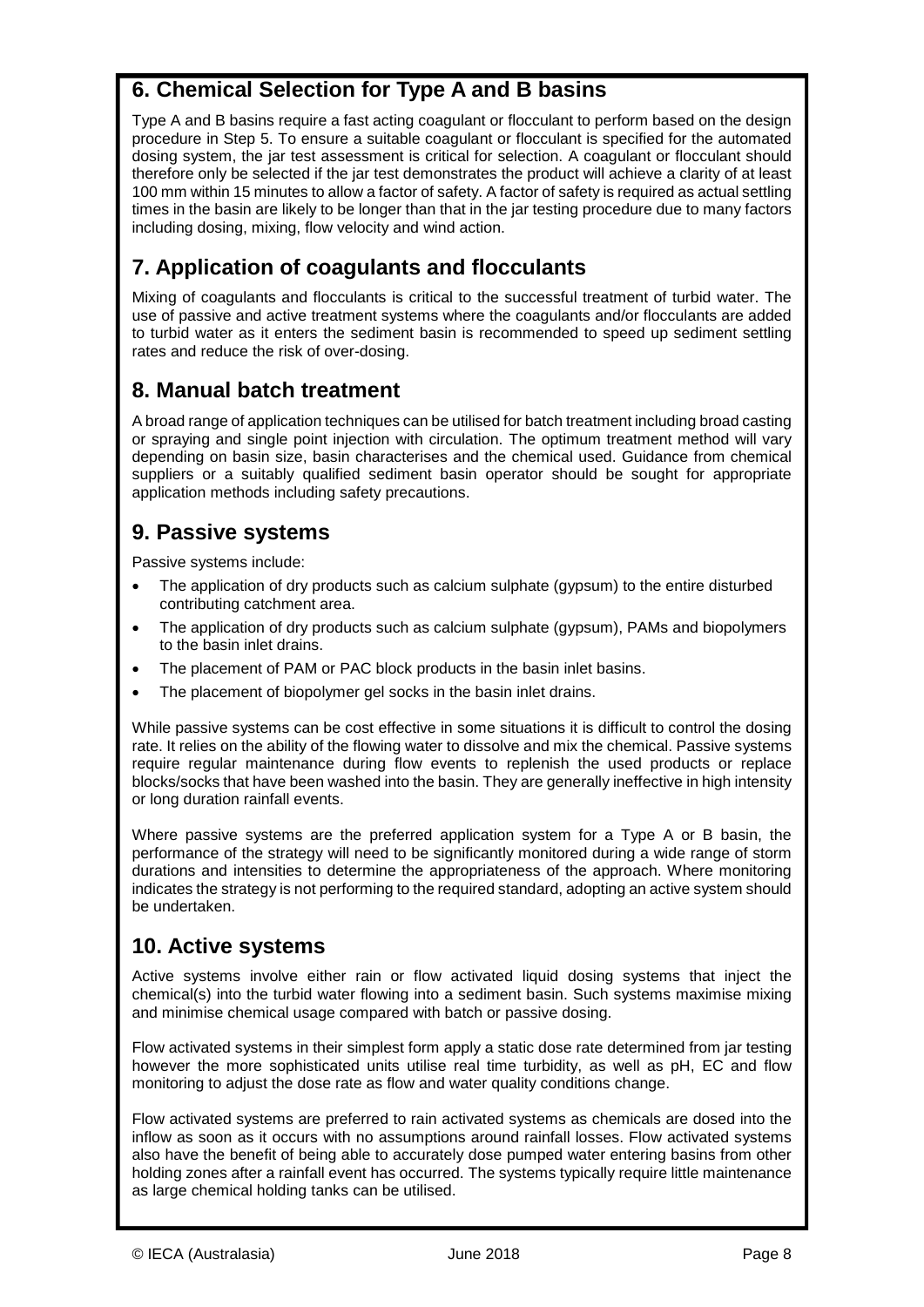Rainfall activated systems generally come in two forms:

- Displacement systems
- Electronic systems

 $\overline{a}$ 

Displacement systems utilise a catchment tray sized on the contributing catchment. A displacement tank utilises captured rainfall from the catchment tray to displace and inject the chemical through a hose. The systems have been widely used and accepted in New Zealand and can be constructed by the basin operator or purchased from proprietary suppliers. A typical detail of the commonly used rainfall activated displacement system can be found in Auckland regional Council's *Guideline Document 05 – Erosion and Sediment Control Guide for Land Disturbing Activities in the Auckland Region* available on-line to the public and in Appendix E of *Managing Urban Stormwater: Soils and Construction* (Landcom, 2004). The system requires the holding tank to be emptied of rainwater and the chemical to be replaced frequently depending on the capacity of the system.

Electronic systems typically utilise a tipping bucket rain gauge to control a dose pump connected to a chemical supply. The system typically requires little maintenance as large chemical holding tanks can be utilised.

Dosing systems will need to be maintained and operated in accordance with the supplier's specifications. Dosing systems should be capable of housing and/or deploying chemical for runoff volumes up to the 5 year 24 hour storm event (e.g. 171 mm in Brisbane, 169 mm in Sydney).

### **11. Product selection**

Product selection should be based on site characteristics and jar testing of products on site specific turbid water. An indicative guide to product selection and dose rates is provided in Table 1.

The information provided in Table 1 is for guidance only and chemical specific guidance should be sought from suppliers including dose rates, application methods and environmental risks. Guidance has only been provided on polyelectrolytes and calcium and aluminium based products. Other coagulants and flocculants are available including ferric compounds and poly amines (Poly DADMAC) however they are rarely used in sediment basins.

#### **Notes for Table 1:**

- [1] The dosage rates are only indicative and will vary according to the suspended sediment load, and soil and water quality characteristics.
- [2] The most efficient (time and cost) coagulant/flocculant can only be determined through jar tests as they are dependent upon both soil and water chemistry.
- [3] Control of water pH is critical prior to any discharge.